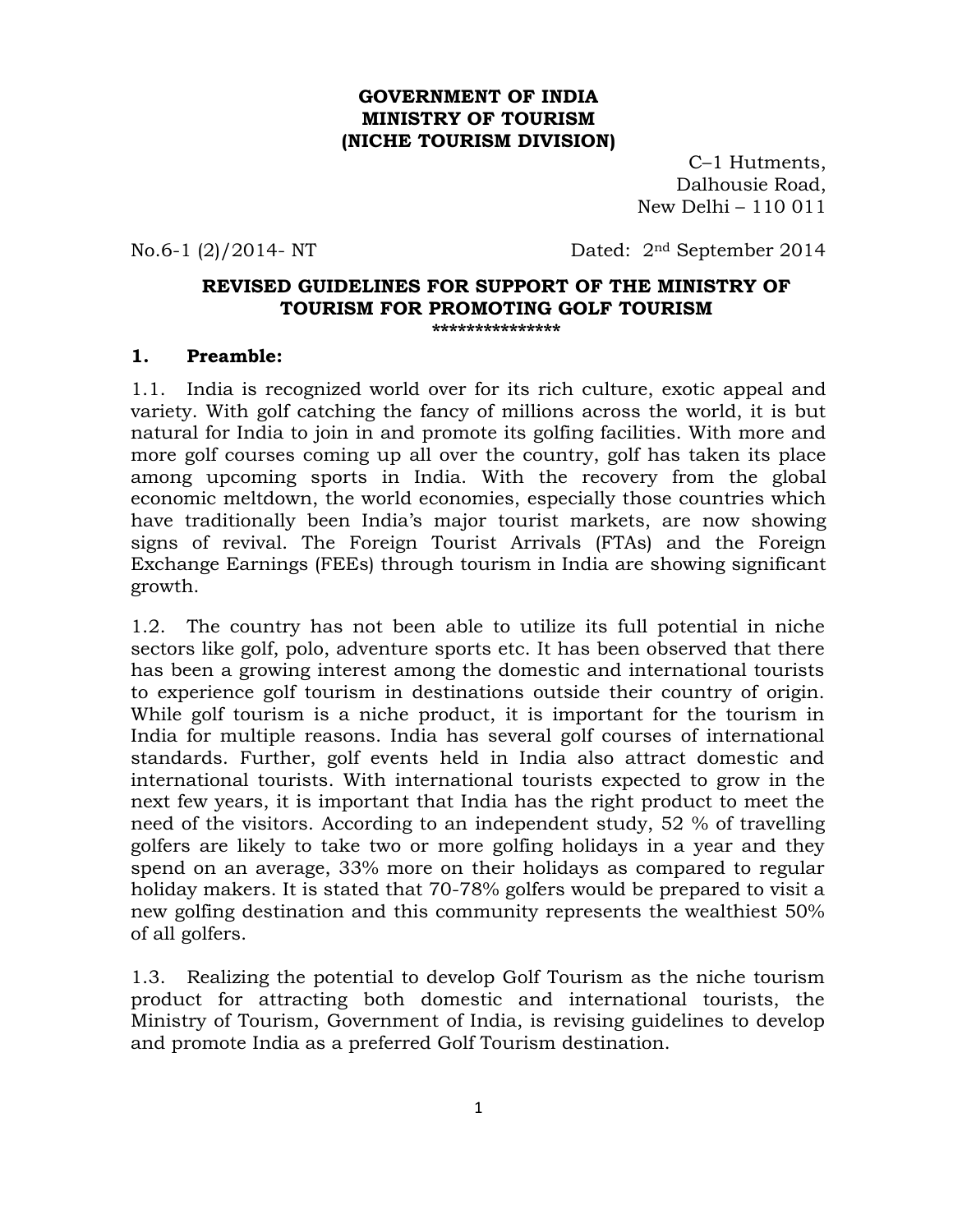## **2. Mission:**

2.1 To promote India as a multiple tourism attraction destination offering varied niche tourism products to make India a 365 days destination.

2.2. Sports tourism in India is gaining popularity, especially after the successful completion of Commonwealth Games in New Delhi in 2010. One of the latest trends in Golf Tourism is the fact that there has been a recent surge in the interest levels amongst youth in the game the world over. In order to tap this growing interest in golf tourism, it is crucial that steps be undertaken to develop and promote golf tourism under an institutional framework. This would pave the way to maximize the opportunity for growth and progress of this niche tourism product in future. The Ministry of Tourism aims to create a comprehensive and coordinated framework for promoting golf tourism in India, capitalizing on the work already carried out, and building upon the strength of India's position as the fastest growing free market economy.

2.3. The objectives of these guidelines for support to promote Golf Tourism are to:

- (a) Promote India as a golf destination for domestic and international tourists.
- (b) Earning of additional foreign exchange through development of this niche product and thereby contributing to economic growth.
- (c) Socio economic development through employment generation, both for men and women.
- (d) Encourage creation of additional world class golf infrastructure in the country.

### **3. Strategy:**

3.1. The focus would be to include the entire chain of steps required including creating awareness, encouraging stakeholders and targeting established and new markets to promote Indian Golf Tourism, thereby generating higher demand for the product. This would include:

- a) Building major golfing events in India by building relationship with sponsors, broadcasters and the other stakeholders.
- b) Improved access to India's signature & other golf courses and working closely to make such courses more accessible to the tourists.
- c) Raising the profile of golf courses and other golf infrastructure.

*The support of the Ministry of Tourism would be provided to only such golf courses which would allow open access to the tourists as per IGTC's recommendations.*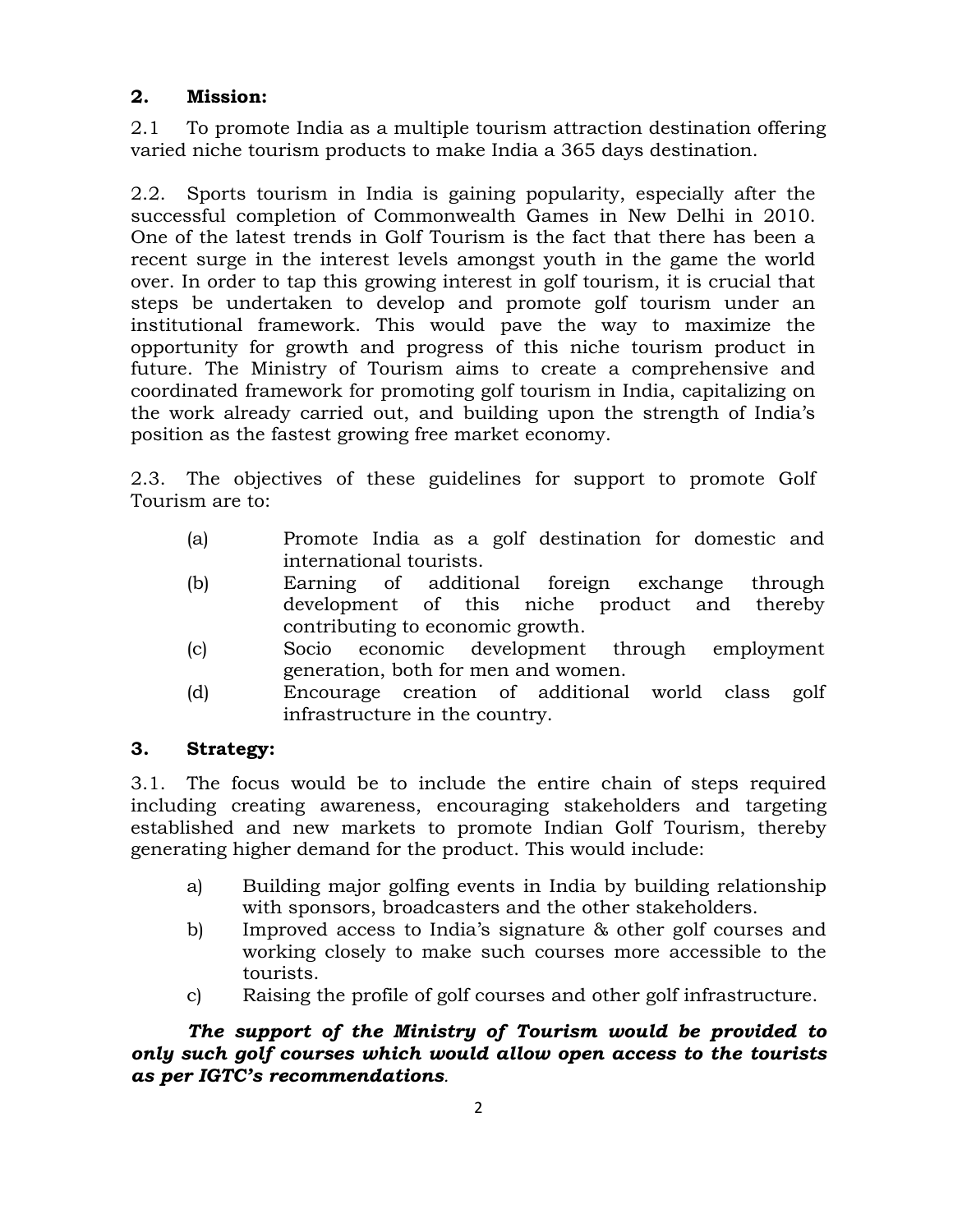# **4. Association:**

4.1. All stakeholders engaged in Golf Tourism activities would endeavour to form a Golf Tourism Association of India, which will have open all India membership, is committed for holding elections at regular intervals, hold annual Audit of Accounts and is registered as a non profitable society. Stakeholders which may form part of such Association may include:

- **Corporate Houses**
- **Golf Clubs**
- **Golf Courses**
- **Golf Event Managers**
- **State Governments/UT Administrations**
- **Tour Operators/Travel Agents engaged in promotion of Golf Tourism**

## **5. Composition of Core Committee for the development of Golf Tourism:**

5.1. The India Golf Tourism Committee (IGTC) would be the nodal body for golf tourism in the country. The IGTC would function with the core objective to promote India as a preferred golf destination and make necessary suggestions and recommendations which are consistent with the objective.

- 5.2. The IGTC would make recommendations, inter alia, with regard to:
	- (i) Identification and grading of suitable golf courses.
	- (ii) Approval of calendar of golf events.
	- (iii) Recommending events for the Ministry of Tourism's logo support.
	- (iv) Assessing the need for creation and managing of a corpus with contributions from the stakeholders/industry/corporate sector and the Government for promotion of Golf Tourism.
	- (v) Identification of promotional materials to be developed.
	- (vi) Identification of events for participation abroad to showcase golfing facilities in India.
	- (vii) Introduction of a golf card for tourist.
	- (viii) Make recommendations for financial support under these guidelines except MDA.

# **6. Composition of IGTC:**

- 6.1. The IGTC would comprise the following members:
	- (i) Secretary (T): Chairperson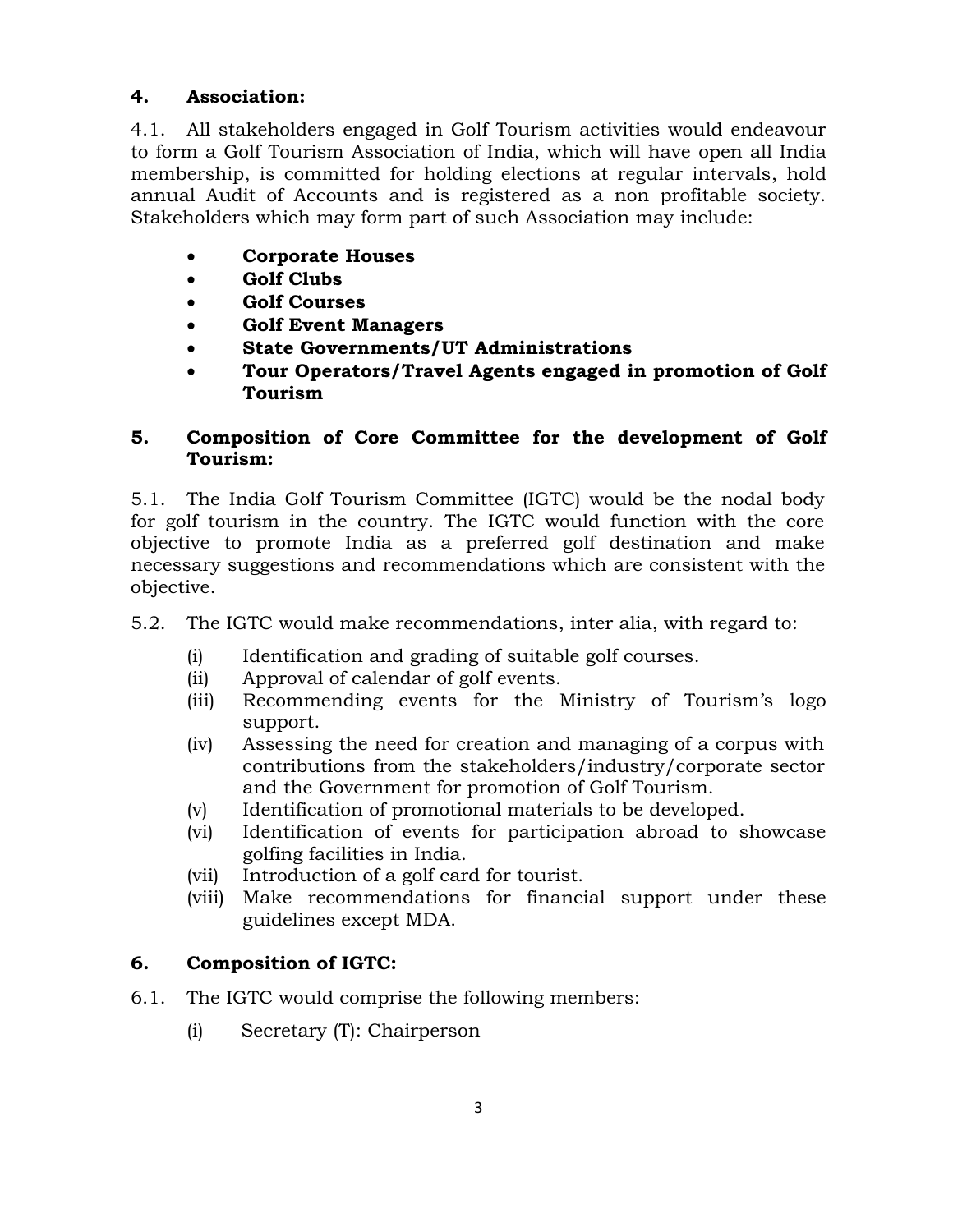### **Members:**

- (ii) Additional Secretary (T)
- (iii) Additional Secretary & Financial Adviser (T) or his/her Representative
- (iv) Joint Secretary level officer handling Niche Tourism in MOT
- (v) Director or Deputy Secretary level officer handling Niche Tourism Products in MOT – **Member Secretary**
- (vi) Representative of Association of Domestic Tour Operators of India (ADTOI)
- (vii) Representative of IATO
- (viii) Representative of FHRAI
- (ix) Representative of HAI
- (x) Representative of Golf Association of India
- (xi) Representative of PGTI
- (xii) Representative of SAI
- (xiii) Two leading stakeholders in Golf Tourism to be nominated by the Ministry

### 6.2 **The tenure of this Committee shall be two years from the date of its constitution.**

### **7. Golf Tournaments:**

7.1. Financial assistance would be given for conducting approved golf events in India as per the following norms:

- 7.2. International Corporate Golf Events:
	- i) Events with minimum 72 participants for a minimum of 18 holes game of at least one day duration with 75 percent or more participation of foreign passport holders not living in India would be eligible for a support up to Rs.12.00 lakh per event in each financial year. This would be on a 50: 50 cost sharing basis, with 50 percent share of the Ministry of Tourism be based on recommendations of IGTC and balance to be borne by the organizers.
	- ii) Events which have minimum 72 participants for a minimum of 18 holes game of at least of one day duration with 25 to 75 percent foreign passport holders not living in India would be eligible up to Rs.8.00 lakh per event for each financial year. This would be on a 50: 50 cost sharing basis, with 50 percent share of the Ministry of Tourism based on recommendations of IGTC and balance to be borne by the organizers.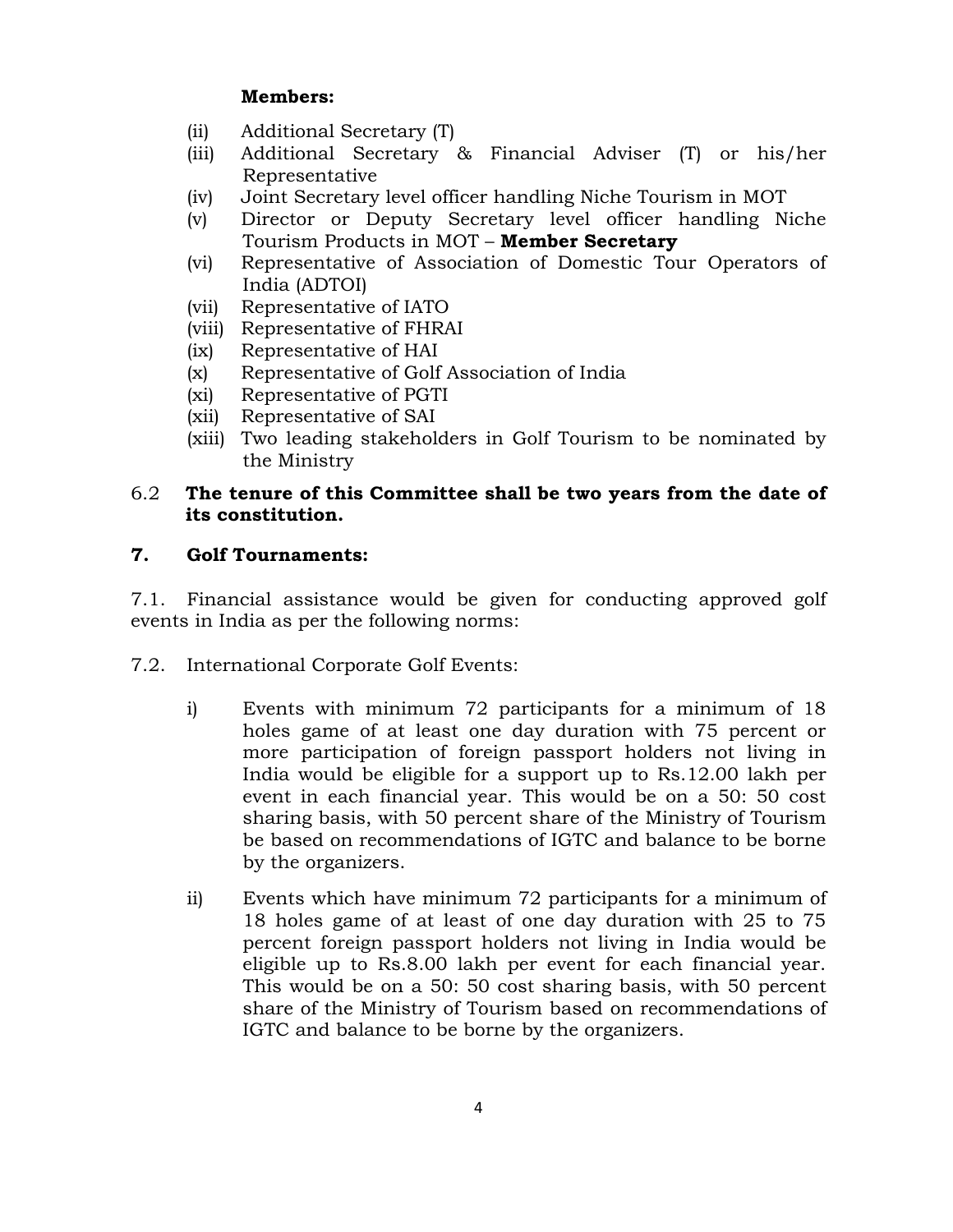7.3. Domestic Corporate Golf Events:

7.4. Domestic corporate golf events which have minimum of 100 participants, minimum 18 holes game, with at least of one day duration would be eligible up to Rs. 6.00 lakh per event in each financial year. This would be on a 50: 50 cost sharing basis, with 50 percent share of the Ministry of Tourism based on recommendations of IGTC and balance to be borne by the organizers. The domestic events may also have foreign participants. The IGTC will suggest the parameters and areas for selection of events that will qualify in this category.

7.5. Supporting Professional Golf Events:

7.6. Professional golf events would be major Golf Tourism driver for India. A calendar of such events is to be identified and approved by IGTC and such events would be eligible for financial support to increase the size of prize money with an objective to encourage the top ranked golfers to participate, so as to make India a preferred golf destination.

7.7. Men's Professional Events:

7.8. The United States Professional Golf Association **(USPGA)** is an organization that operates the main professional men's golf tours in the United States and North America, also known as the USPGA Tour. It is understood that this tour has never come to India. In order to encourage bringing a USPGA event to India, the Ministry of Tourism would provide financial support up to Rs.4.00 crore on 50:50 cost sharing basis wherein, the contribution of Ministry of Tourism would be 50 percent based on the recommendations of IGTC during one financial year and the remaining 50 percent would be borne by the organizers.

7.9. European Tour events:

7.10. The Ministry of Tourism would provide financial support up to Rs.2.00 crore on 50:50 cost sharing basis wherein the contribution of the Ministry of Tourism would be 50 percent based on recommendations of IGTC during one financial year and the remaining 50 percent would be borne by the organizers.

7.11. Asian Tour events:

7.12. The Ministry of Tourism would provide financial support up to Rs.1.00 crore on 50:50 cost sharing basis where in the contribution of the Ministry of Tourism would be 50 percent based on the recommendations of IGTC during one financial year and the remaining 50 percent would be borne by the organizers.

7.13. Women's Professional Events:

7.14. As an added initiative to promote women's golf, the Ministry of Tourism would provide financial assistance for maximum of two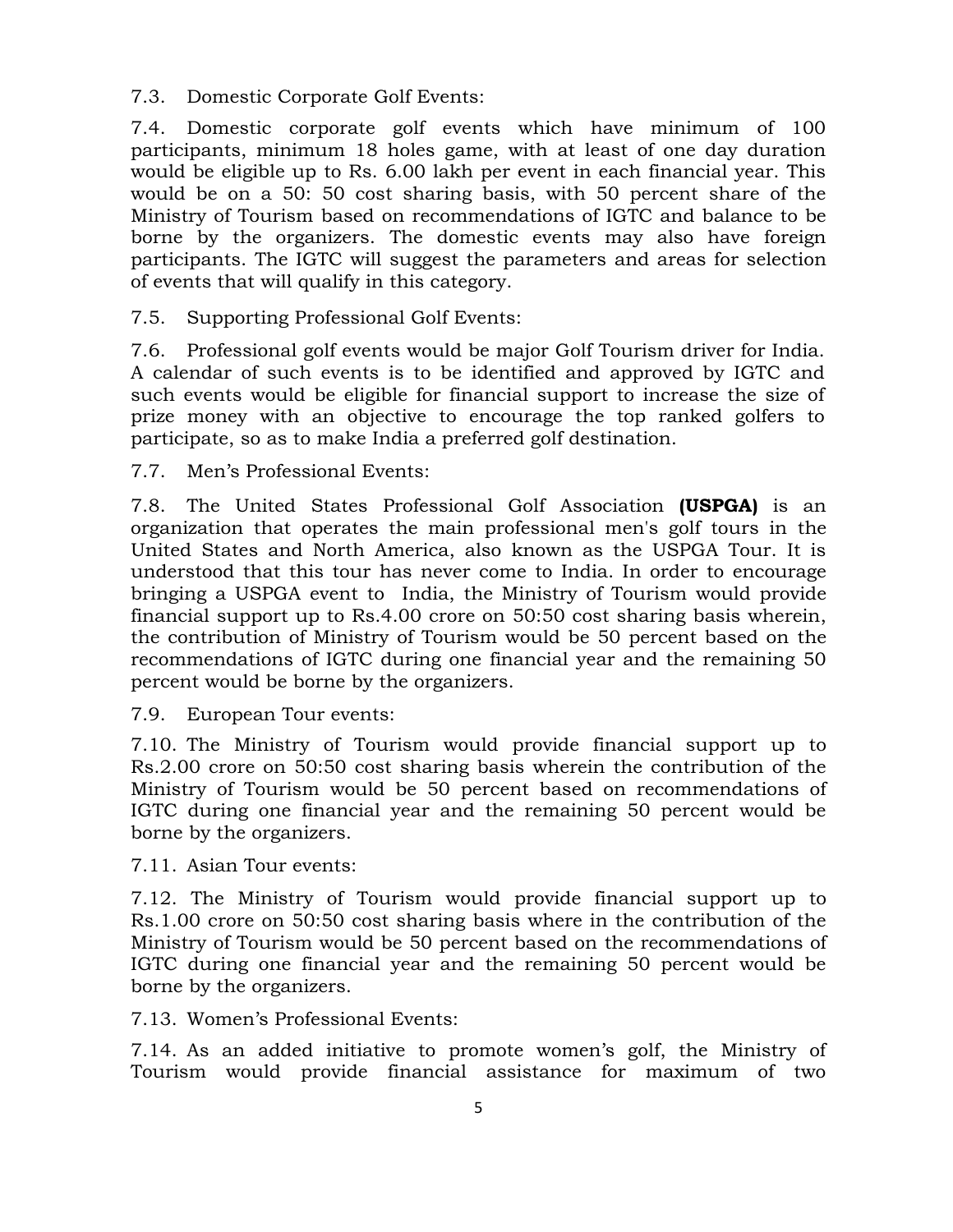professional events with the upper ceiling of up to Rs.1.00 crore each for the LPGA Tour and the Ladies European Tour. For the Asian Tour financial support up to Rs.50.00 lakh would be provided. This would be in a ratio of *50:50* where in *50* percent would be funded by the Ministry of Tourism based on the recommendations of IGTC during a financial year and remaining *50* percent by the organizers.

### **8. Support for Golf infrastructure:**

8.1. The scope of the Large Revenue Generating (LRG) scheme of the Ministry of Tourism is to develop Golf Infrastructure in PPP mode. LRG guidelines of the Ministry of Tourism are available at website www.tourism.gov.in.

### **9. Support under the Marketing Development Assistance (MDA) scheme to the Golf Tourism Service Providers (GTSPs) i.e., representatives of Travel Agents / Tour Operators engaged in promotion of Golf Tourism / Signature Golf Courses and Golf Courses designed by the renowned Architects:**

9.1. The GTSPs engaged in Golf Tourism as per eligibility in para 9.2 below will be provided financial assistance as per the provisions of the Marketing Development Assistance (MDA) scheme administered by the Ministry of Tourism, Government of India for participating in the International Tourism / Golf related Fairs/ Events/ Exhibitions/ Road Shows approved by the Ministry of Tourism, Niche Tourism Division.

9.2. Financial assistance as per the provisions of the Marketing Development Assistance (MDA) scheme would be provided to the GTSPs approved by the Ministry of Tourism, Government of India and who are engaged in promotion of Golf Tourism.

- 9.3. Procedure for submission of Application:
	- (i) The eligible GTSPs shall obtain prior approval of the Ministry of Tourism, Government of India, before proceeding abroad to participate in International Tourism / Golf related Fairs/Events/ Exhibitions/ Road Shows. The **application** shall be submitted directly to the office of **Assistant Director General, Niche Tourism,** Ministry of Tourism, Government of India, C-1, Hutments, Dalhousie, Road, New Delhi – 110 011, in the prescribed format (Annexure-I) at least 90 days in advance, along with the proof of approval as Travel Agents / Tour Operators / Golf Courses from the Ministry of Tourism, Government of India.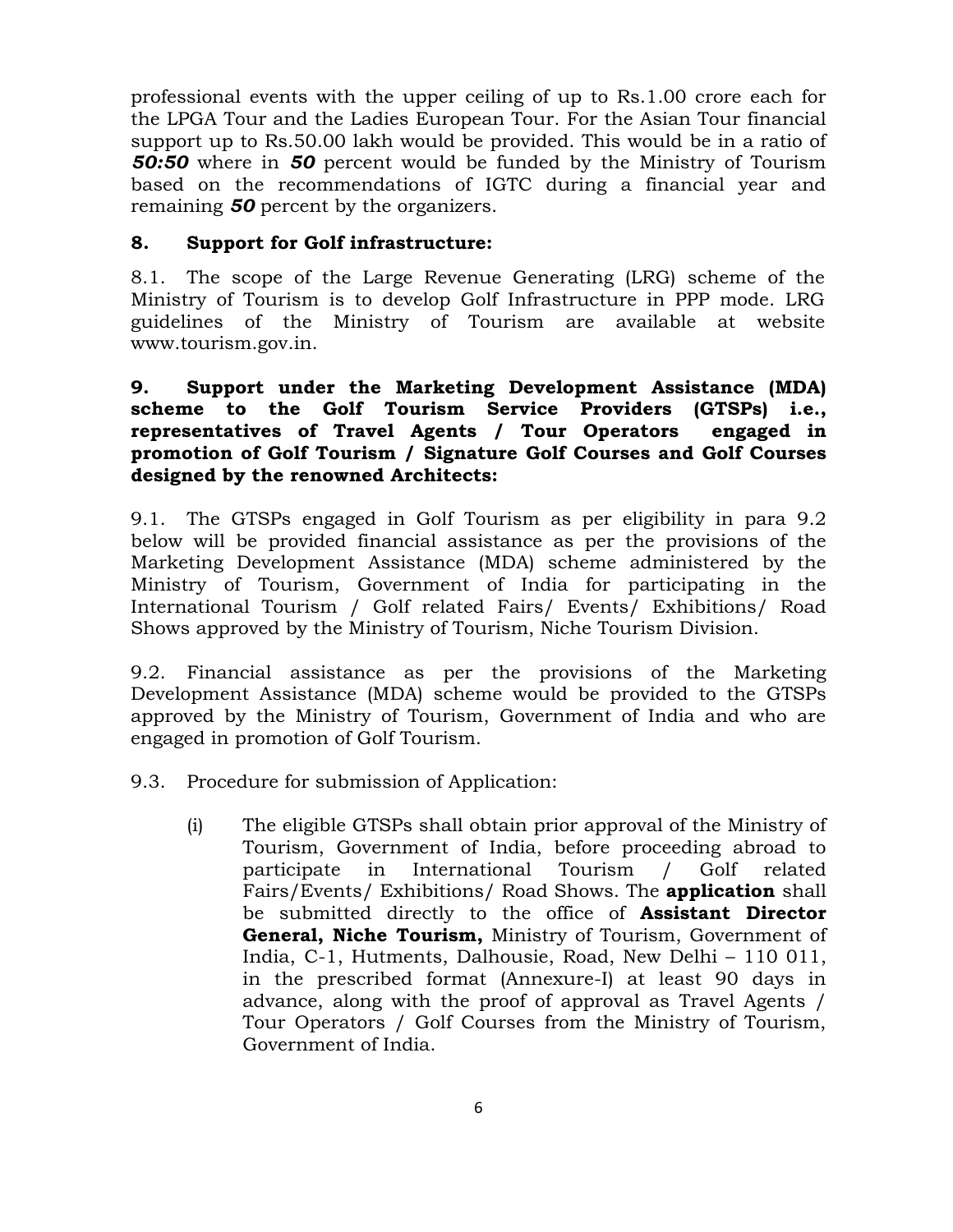(ii) After participating in International Tourism Fairs / Golf related Events / Exhibitions / Road Shows abroad for which prior approval had been accorded by the Ministry of Tourism, the GTSP would submit the Application form for **MDA Claim,** in the prescribed format (Annexure-II), directly to the office of **Assistant Director General, Niche Tourism**, Ministry of Tourism, Government of India, C-1, Hutments, Dalhousie, Road, New Delhi – 110 011, immediately on return to India but positively within one month of his / her return to India.

9.4. Besides, above provision, all other provisions of MDA scheme administered by the Ministry of Tourism, Government of India shall be applicable for release of MDA to GTSPs engaged in Golf Tourism Promotion.

### **10. Publicity:**

10.1. There are number of marketing and promotional opportunities available to reach the golf market. The Ministry of Tourism would consider providing financial support on *50:50* sharing basis for making publicity and promotional material subject to the condition that the Ministry of Tourism would provide a maximum of Rs.10.00 lakh under the category for each stakeholder in a financial year. This support would not be given for airing time on television / radio. This support will be given only on open EOI basis on the basis of merit and not routine as right.

## **11. Promotion through workshops / events / meets / seminars:**

11.1. The Ministry of Tourism would provide financial assistance for organizing workshops/events/meets/seminars having focus on promotion of Golf Tourism subject to the conditions;

- (i) A maximum amount of Rs.10.00 lakh will be provided for each workshop/event/meet/seminar on 50:50 cost sharing basis.
- (ii) Each workshop/event/meet/seminar will have at least 100 participants of which at least 50 percent would be foreign passport holders not living in India.
- (iii) This support will be given on open EOI basis based on merit.

### **12. For organizing Golf Promotion Shows:**

12.1. Shows with exhibitions, suppliers and buyers participation for promotion of Golf Tourism on the lines of other tourism product shows will be supported financially by the Ministry of Tourism subject to the condition that a minimum of 75 participants will participate in the show and there will be at least 40 percent foreign buyers. The maximum financial assistance that can be provided will be up to a maximum of Rs.25.00 lakh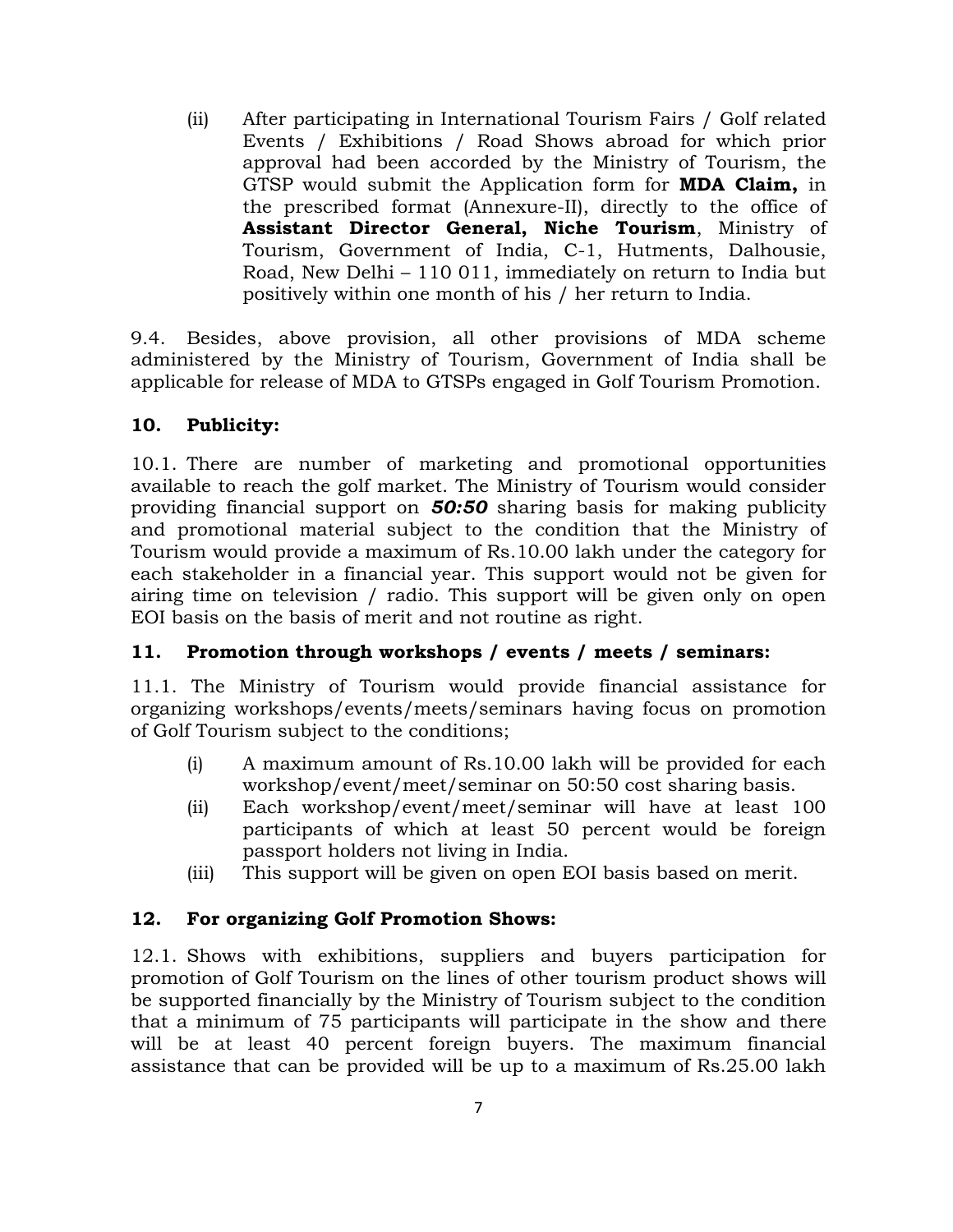on 50:50 sharing basis. Such assistance would be given only to the State Governments / Chambers of Commerce / National Golf Association. In case, the Ministry of Tourism wants to set up its own Golf Tourism Show that will be done on the basis of an open EOI.

## **13. Use of Incredible India Logo:**

13.1. The Incredible India brand is one of the most recognized brands internationally. The Ministry of Tourism would give permission for the use of Incredible India logo for the Golf Tourism related promotional events, films, literature etc., as per the prescribed procedure from time to time.

## **14. Capacity Building:**

14.1. Trained human resource is an important component of any tourism product development, including Golf. A large number of stakeholders / service providers in the organized/unorganized sector also require basic and advanced training in related areas to provide better service standards and consumer satisfaction. The Ministry of Tourism would provide financial support for training, skill up gradation of caddies and other service providers engaged with the sport as per the Capacity Building for Service Providers (CBSP) guidelines of the Ministry of Tourism. The training could be at various levels, i.e., basic level, higher level, advanced level and specialized. (CBSP Guidelines are available at the Ministry of Tourism's website www.tourism.gov.in)

### **15. Participation in fairs and events:**

15.1. The Ministry of Tourism would provide space up to 4 square metres to approved Golf Tourism Association at major international travel fairs / events for promoting Golf Tourism at cost.

*File No.6-1 (2)/2014- NT /Dated: 02.09.2014 (Sanjay Singh, Assistant DG (Niche Tourism)*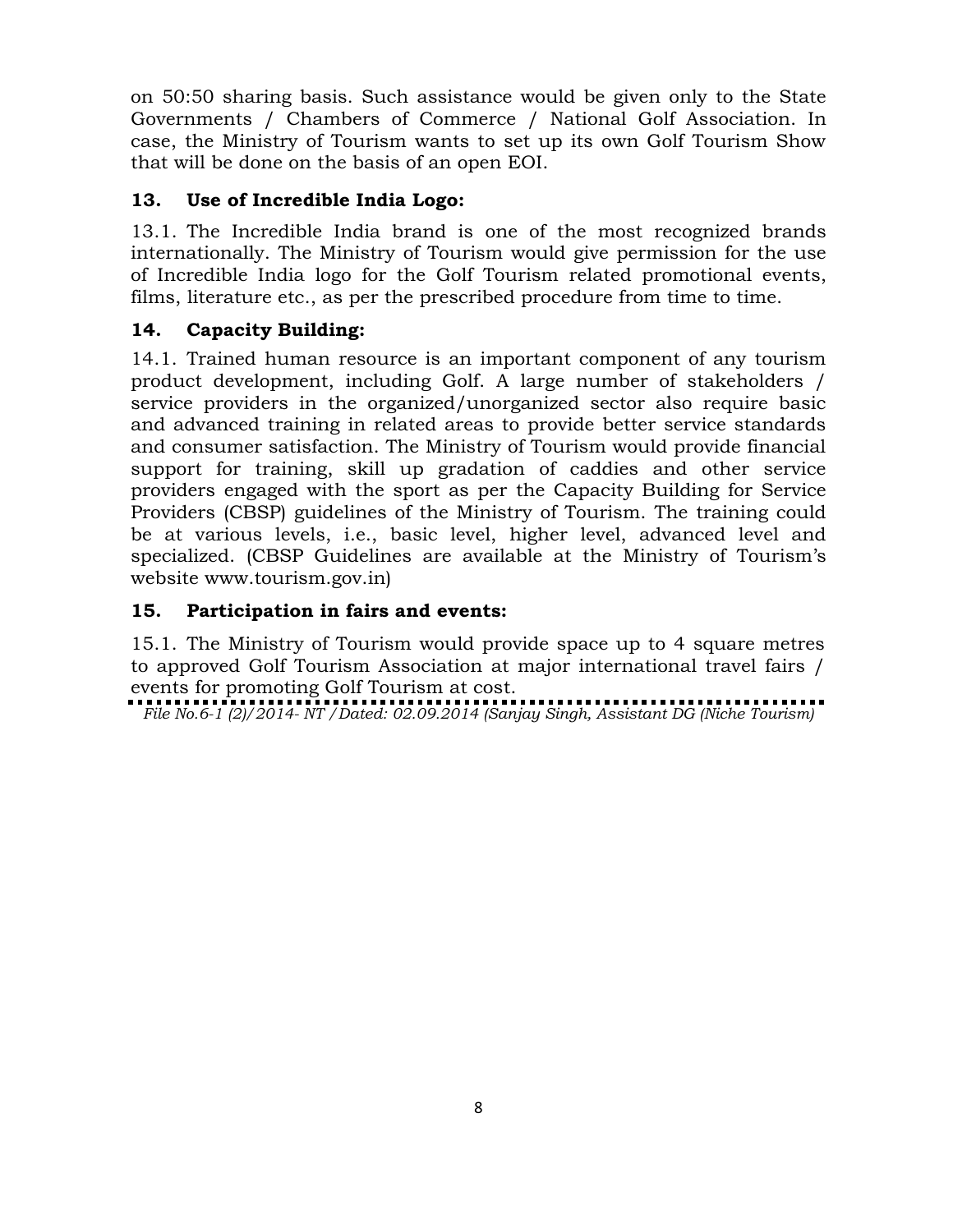#### **Annexure I**

Application form for Golf Tourism Service Providers (GTSPs), Travel Agents / Tour Operators / Signature Golf Courses and such Golf Courses designed by the renowned Architects for obtaining prior approval under MDA scheme for participation in approved Golf Tourism Fairs / Golf Tourism Conferences / and Allied Road Shows:

| 1  | Name of the Association with full<br>Address                                                                                                                                                                                          |              |
|----|---------------------------------------------------------------------------------------------------------------------------------------------------------------------------------------------------------------------------------------|--------------|
| 2. | Name and designation of the person<br>going abroad                                                                                                                                                                                    |              |
| 3. | Certificate regarding approval by the                                                                                                                                                                                                 | No. & Date:  |
|    | Ministry<br>of<br>Tourism<br><b>State</b><br>Governments                                                                                                                                                                              | Valid up to: |
| 4. | Name of Golf Tourism Fairs / Golf<br>Tourism Conferences and Road Shows<br>/ Exhibitions and the countries along<br>with the dates/duration of the visit.                                                                             |              |
| 5. | Date of departure from India                                                                                                                                                                                                          |              |
| 6. | Date of arrival in India                                                                                                                                                                                                              |              |
| 7. | Details of the financial assistance<br>availed earlier under<br>the<br><b>MDA</b><br>scheme:<br>Name of countries visited/<br>a)<br>exhibitions participated<br>Name of the Persons<br>b)<br>Dates<br>C)<br>d)<br>MDA amount received |              |

Place: Signature Signature

&

Date: Date: Designation with stamp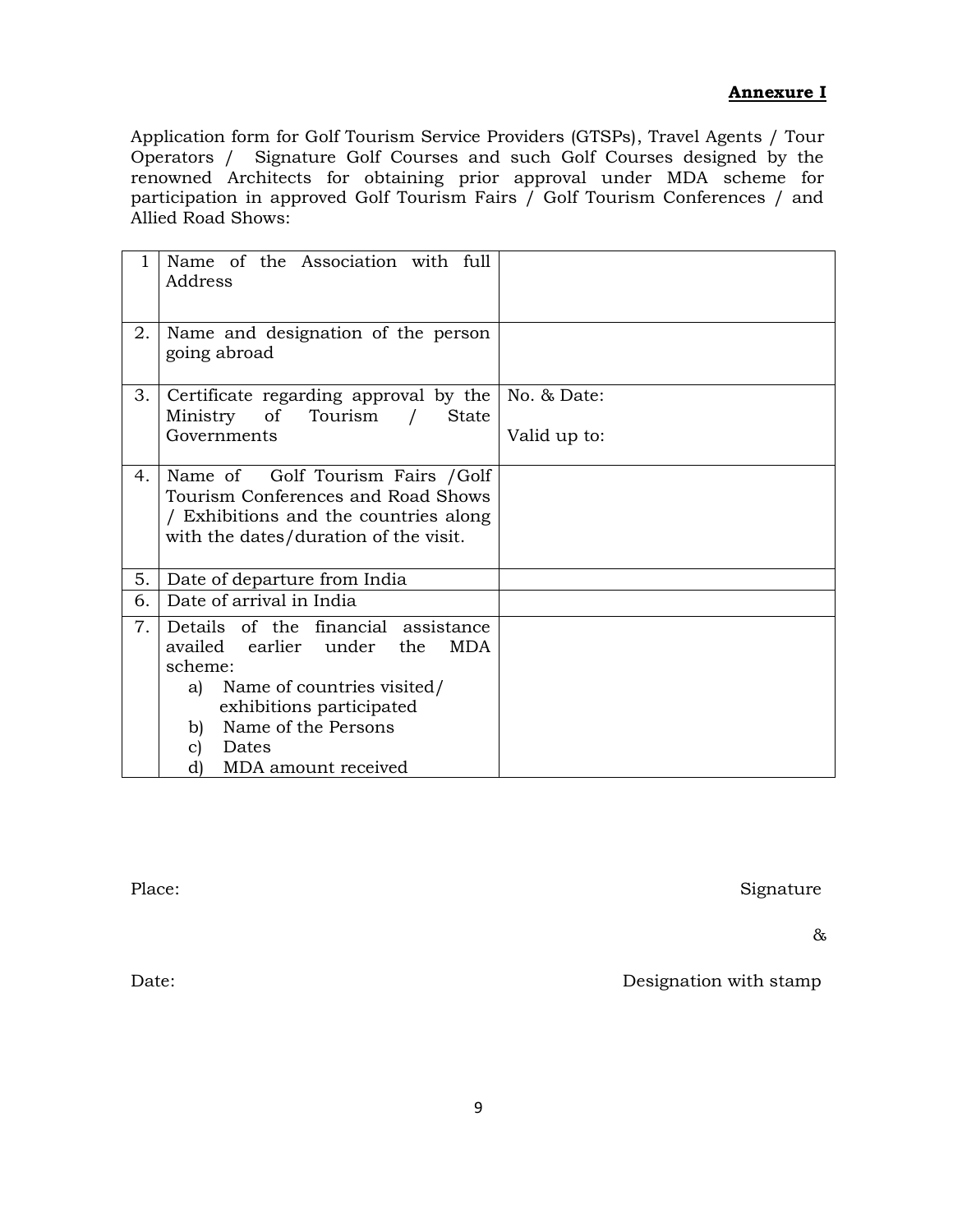#### **Annexure II**

Claim form for Golf Tourism Service Providers (GTSPs) Travel Agents / Tour Operators / Signature Golf Courses and such Golf Courses designed by the renowned Architects after participation in approved Golf Tourism Fairs / Golf Tourism Conferences and Allied Road Shows (as per MDA scheme):

| 1. | Name of the Association with full<br>address                                                                                                                                                                                                                                                                                                                   |                             |
|----|----------------------------------------------------------------------------------------------------------------------------------------------------------------------------------------------------------------------------------------------------------------------------------------------------------------------------------------------------------------|-----------------------------|
| 2. | Name and designation of the Person<br>who participated in Approved Golf<br>Tourism Tourism Fairs<br>Golf<br>$\sqrt{2}$<br>Tourism Conferences and Allied<br>Road Shows abroad                                                                                                                                                                                  |                             |
| 3. | Whether prior approval of the<br>Ministry of Tourism obtained for<br>undertaking promotional<br>activity<br>abroad. (Please attach a copy of the<br>approval later.)                                                                                                                                                                                           |                             |
| 4. | Certificate regarding approval by the<br>Ministry<br>of Tourism<br><b>State</b><br>$\sqrt{2}$<br>Governments                                                                                                                                                                                                                                                   | No. & Date:<br>Valid up to: |
| 5. | Name of Golf Tourism Fairs / Golf<br>Conferences and Road Shows<br>Exhibitions and the countries along<br>with the dates/duration of the visit.                                                                                                                                                                                                                |                             |
| 6. | Actual date of departure from India.<br>attach a self certified<br>(Please<br>photocopy of passport highlighting<br>date of departure)                                                                                                                                                                                                                         |                             |
| 7. | Actual date of arrival in India (Please<br>attach self certified photocopy of<br>passport highlighting date of arrival)                                                                                                                                                                                                                                        |                             |
| 8. | Details of Number of proposal(s)<br>already submitted in<br>the<br>same<br>financial year                                                                                                                                                                                                                                                                      |                             |
| 9. | Details of the financial assistance<br>availed earlier under the<br><b>MDA</b><br>scheme:<br>a) Name of countries visited/<br>exhibitions participated<br>Name of the Persons<br>b)<br>c) Dates<br>MDA amount received (Please<br>d)<br>furnish<br>details<br>of<br>countries/fairs<br>and<br>exhibitions,<br>the<br>name<br>of<br>persons who went abroad and |                             |